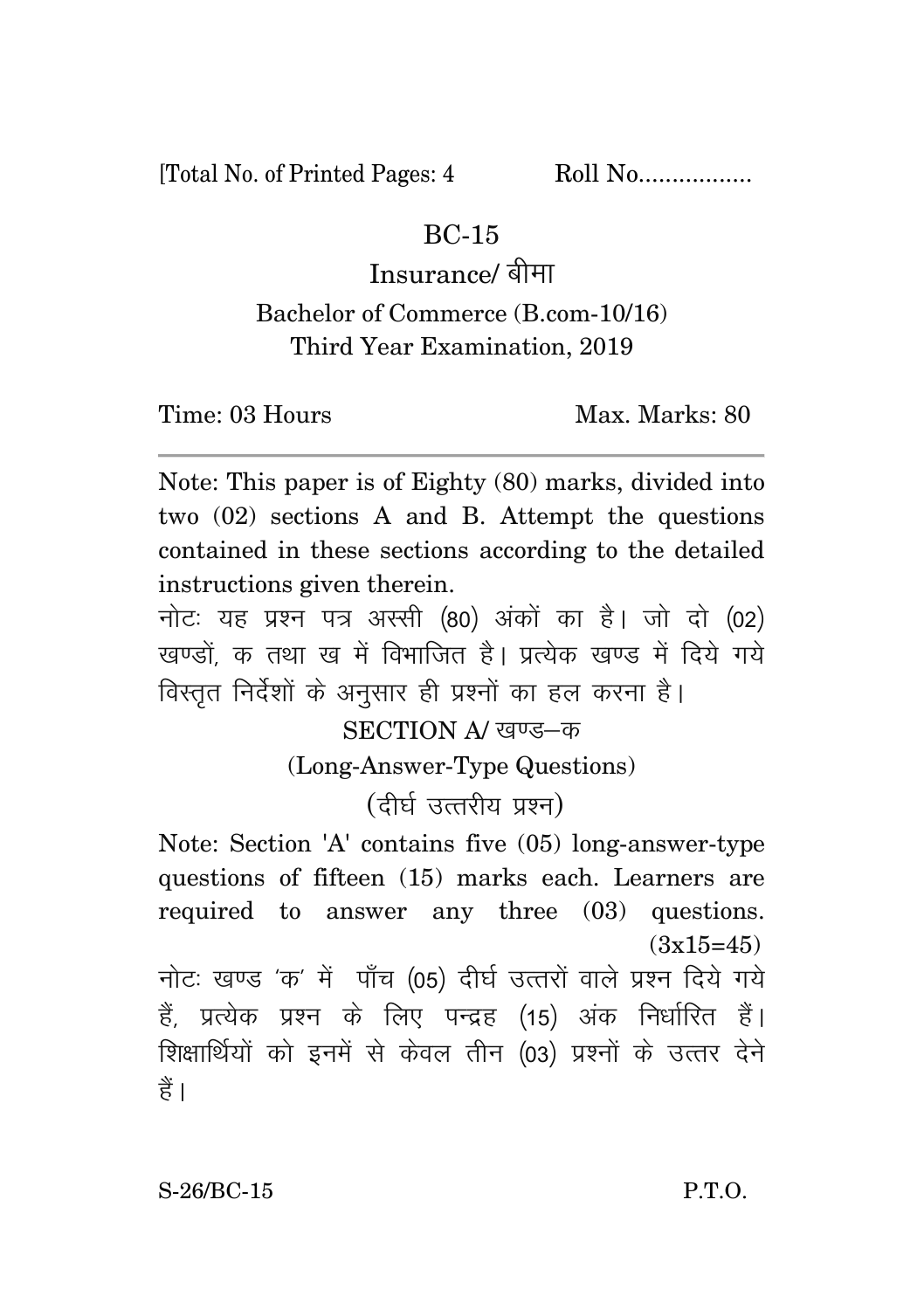- 1. Explain the theory of insurance. What are the conditions for the application of the principal of Indemnity? बीमा का सिद्धान्त समझाइए। क्षतिपर्ति सिद्धान्त के लाग होने की दशाएँ क्या हैं?
- 2. Describe the objects and Functions of Life insurance Corporations (C.A.) of India (L.I.C.) भारतीय जीवन बीमा निगम के उद्देश्यों एवं कार्यों का वर्णन कीजिए।
- 3. What are the main differences between Fire Insurance and Life Insurance? State the similarities and difference between Fire Insurance and Marin Insurance.

अग्नि बीमा तथा जीवन बीमा में मख्य अंतर क्या है? अग्नि बीमा तथा समुद्री बीमा की समानताएँ तथा अन्तर बताइए।

- 4. State the whole procedure of effecting personal Accident Insurance in detail. वैयक्तिक दुर्घटना बीमा कराने की सम्पूर्ण प्रक्रिया का विस्तारपूर्वक वर्णन कीजिए।
- 5. Write a detailed note on 'IRDA' (insurance Regulatory and Development Authority). 'इरडा' —(बीमा विनियामक और विकास प्राधिकरण) पर एक विस्तारपर्वक लेख लिखिए।

S-26/BC-15 2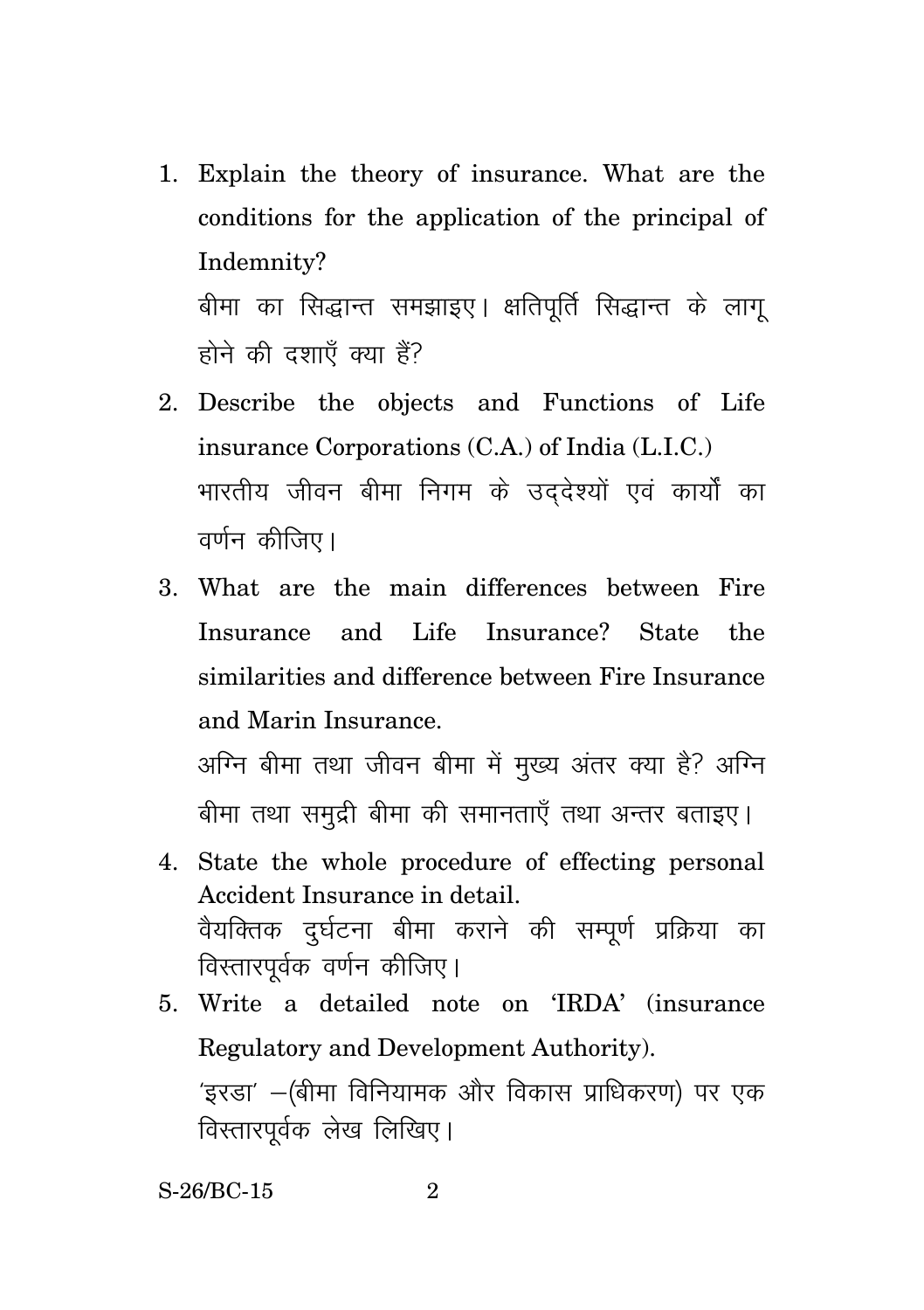## Section B / खण्ड-ख (Short Answer Type Questions) (लघु उत्तरों वाले प्रश्न)

Note: Section 'B' contains eight (08) short-answer type questions of seven (07) marks each learners are required to answer any five (05) question only.  $(5x7=35)$ 

नोटः खण्ड 'ख' में आठ (08) लघु उत्तरों वाले प्रश्न दिए गये हैं, प्रत्येक प्रश्न के लिए सात (07) अंक निर्धारित हैं। शिक्षार्थियों को इनमें से केवल पाँच (05) प्रश्नों के उत्तर देने हैं

- 1. Explain Double Insurance? दोहरा बीमा को समझाइए।
- 2. Write a Note on Re-Insurance. पुनर्बीमा पर एक टिप्पणी लिखिए।
- 3. State the various plans of group Life Insurance in short. समूह जीवन बीमा की विभिन्न योजनाओं को संक्षेप में  $q$ ताइए।